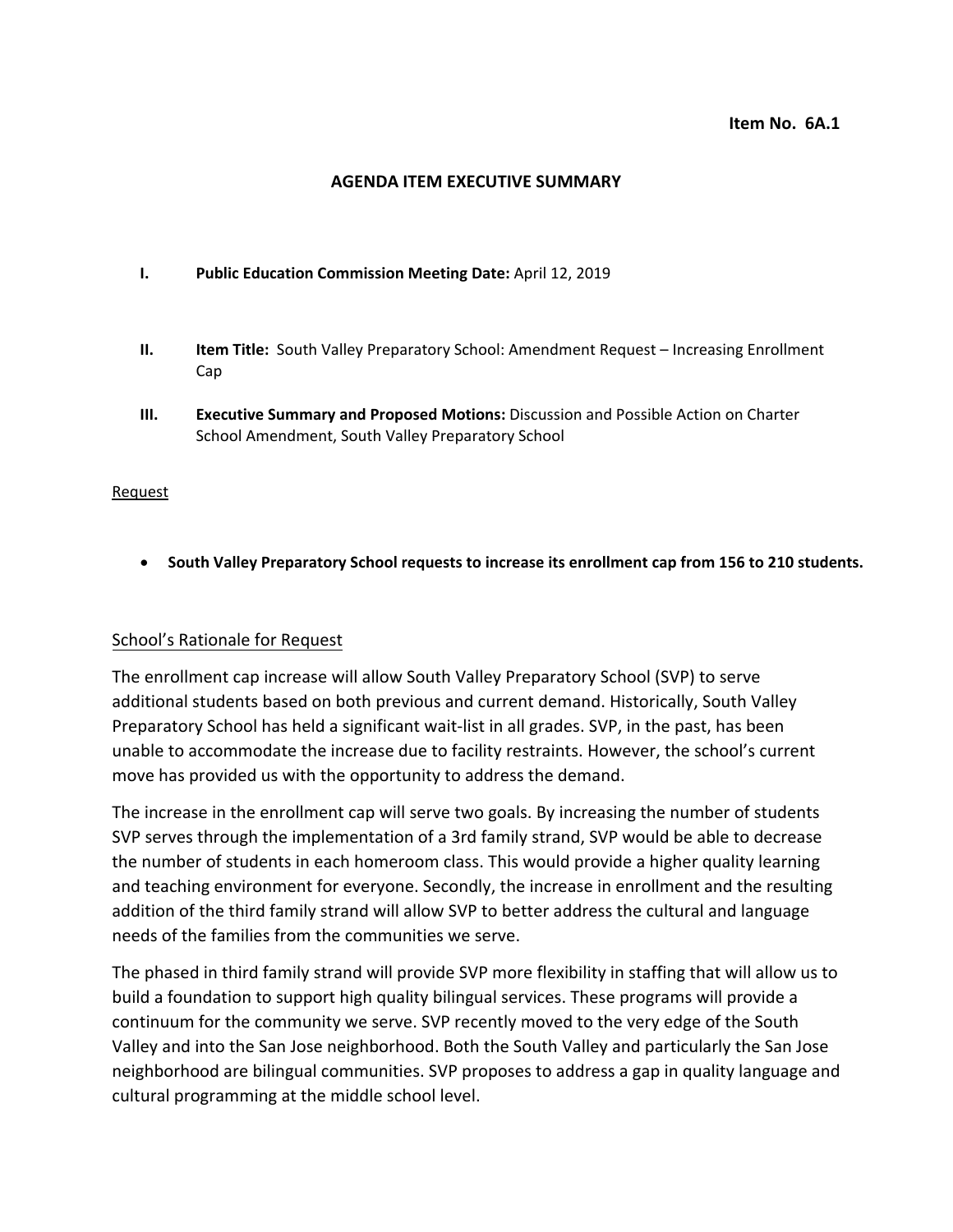# Academic Performance



## Financial Performance

# **2018**

2018-001 Purchasing (Other Noncompliance)

# **2017**

2017-001 Audit Committee – (Compliance)

2017-002 Internal Control – (Significant Deficiency)

# **2016**

2016-001 Purchase Requisition (Compliance)